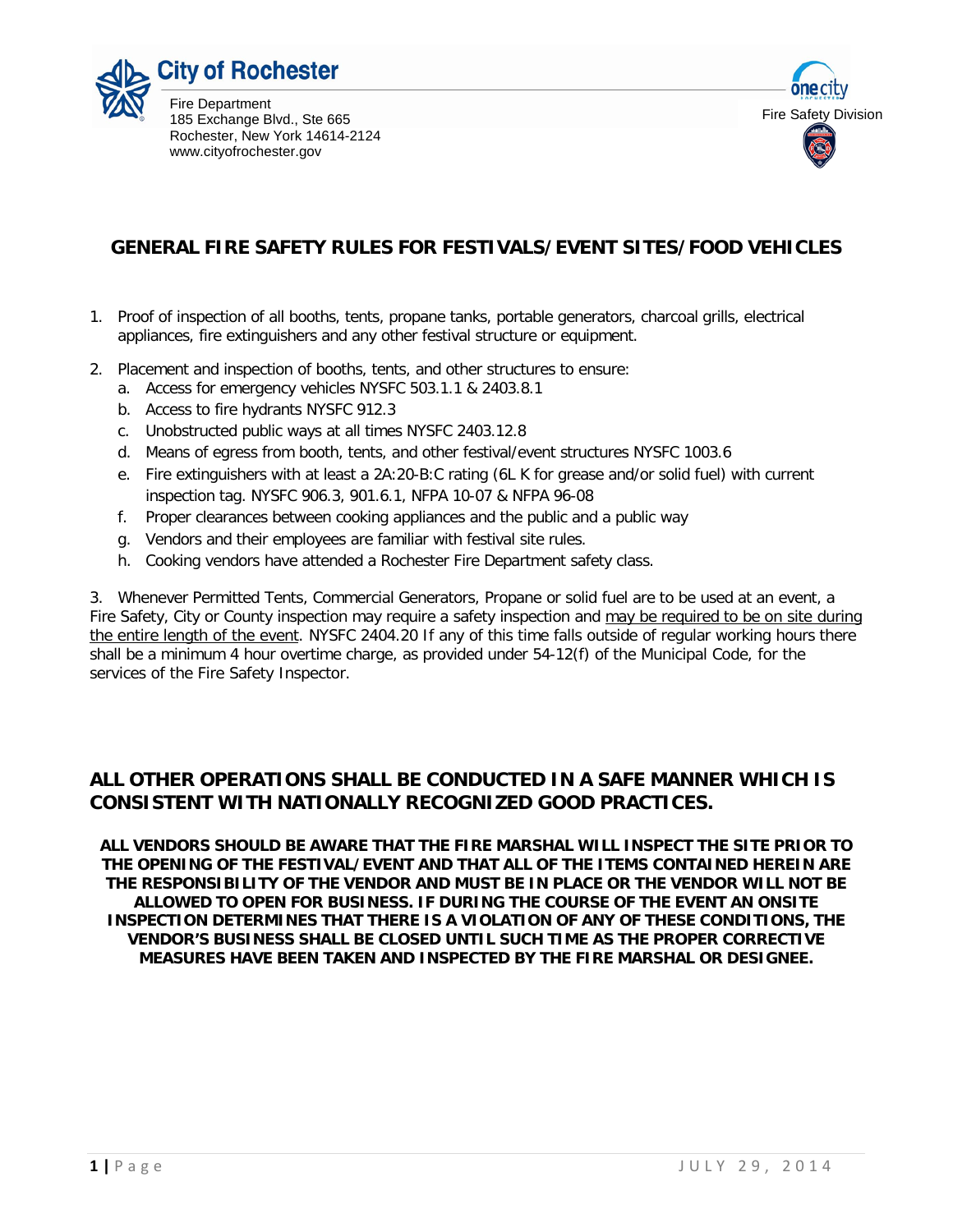

## **Tents/Booths (Tents, Canopies and Membrane Structures)**

- 1. All tents and flap material shall be manufactured from inherently flame resistant material. A certificate from the manufacturer will be required if a label certifying flame resistance is not permanently attached to the tent or flap material. NYSFC 2403.7.1 (inspection), 2404.2 (treatment), 2404.3 (label), 2404.4 (certification)
- 2. All vendor's booths, tents, propane tanks, portable generators, charcoal grills, electrical equipment, appliances, fire extinguishers or any other festival structures or equipment shall be subject to inspection by the Fire Marshal's office prior to the start of or anytime during the event. NYSFC 2404.12 (tents), 3808.2 (LPG)
- 3. Booths shall be placed to allow access to fire hydrants for fire department vehicles, and provide for unobstructed ways of travel at all times to permit free escape from any point of danger in case of fire. NYSFC 912.3 (hydrant), 503.1.1 & 2403.8.1 (access)
- 4. Extinguishers shall be located in an area that is conspicuous and easily accessible for use. All employees working in the booth or tent shall be trained in the proper use of the fire extinguishers. Fire extinguishers shall bear a current inspection tag validated within the past twelve months  $OR$  a receipt of purchase within the last 12 months shall be available for inspection. NYSFC 901.6, 906.1, 906.5, 904.11.5 (cooking), 2404.12 (all tents), 2404.15.5 ("K"), 3808.2 (LPG), NFPA 10-07 & NFPA 96-08
	- a. Cooking booths or any booth using a liquid or gas fuel source shall have a minimum 2A:20-B:C fire extinguisher in booth accessible in open ready for quick use.
	- b. Cooking booths using a solid fuel source shall have a minimum 6L Class K for solid fuel fire extinguisher within 30 feet and in booth.
	- c. Cooking booths that have a deep fat fryer shall have a "K" rated fire extinguisher within 30 feet in booth
	- d. In all cooking booths it is recommended that there be a 2A:20-B:C and a "K" located within the booth and no more than 30 feet reach.
	- e. Any place with a posted occupancy over 50 persons shall have a 2A:20-B:C **within 75 feet** from all areas.
- 5. Cooking appliances shall be isolated from the public by at least five feet or a suitable barrier placed between the cooking device and the public. Cooking appliances shall be installed per the manufacturer instructions. Non- U.L. listed appliances shall have clearances of not less than 36 inches at the back and sides and 48 inches in the front.
- 6. Exit signs shall be posted where occupancy is 50 or more. Exit signs. Exits shall be clearly marked. Exit signs shall be installed at required exit doorways and where otherwise necessary to indicate clearly the direction of egress when the exit serves an occupant load of 50 or more. NYSFC 2403.12.6
- 7. Means of egress illumination. Means of egress shall be illuminated with light having an intensity of not less than 1 foot-candle (11 lux) at floor level while the structure is occupied. Fixtures required for means of egress illumination shall be supplied from a separate circuit or source of power. NYSFC 2403.12.7
- 8. Smoking shall not be permitted in tents, canopies or membrane structures. Approved "No Smoking" signs shall be conspicuously posted. NSFC 2404.6
- 9. **No open flame cooking under tent** and 20' from any other tent. NYSFC 2404.7, 2404.15.5, 2404.15.6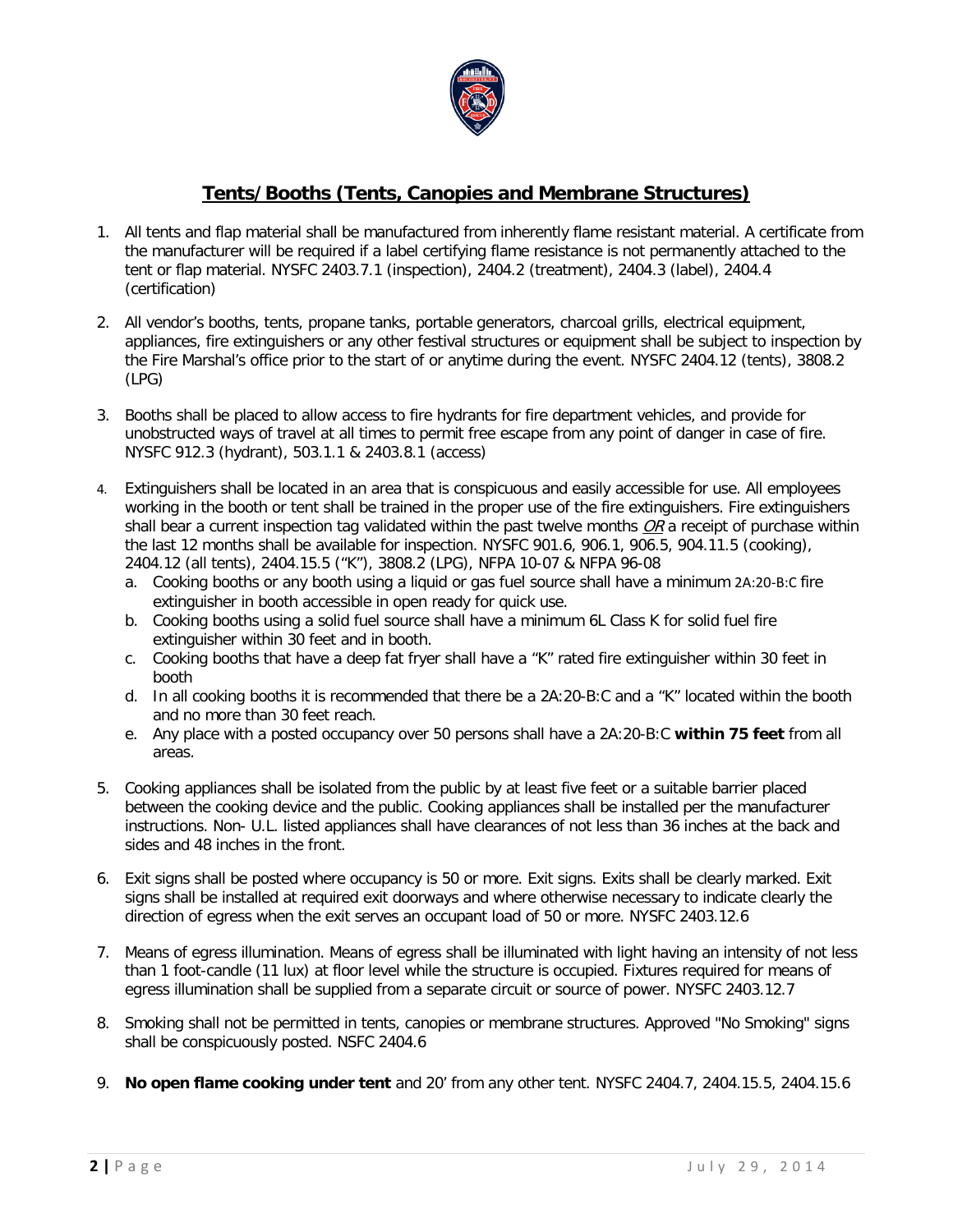

#### **PROPANE (LP GAS)**

- 1. Propane tanks shall be placed a minimum of 5 feet from sources of ignition, outside of tents or other structures and must be secured to an immovable object with chain or ratcheting tie downs (no bungee cords) to prevent tanks from being tipped or knocked over. Suitable fencing shall be placed around propane tanks. Propane tanks on grassy areas shall be chained or securely attached to stakes driven into the ground. Propane tanks located on pavement shall be securely attached to an immovable object. NYSFC T-3804.3 (d), 2404.16.1, 2404.16.2, 2404.16.3
- 2. LP hose shall be designed for a working pressure of 350 psig (2.4 MPag), shall be continuously marked with "LP-GAS, PROPANE, 350 PSI WORKING PRESSURE" and with the manufacturer's name or trademark. NYSFC 3803.1 & NFPA 58 - 5.9.6.4 (a)
- 3. Propane tanks, hoses and fittings shall be free from leaks and are subject to inspection by the Fire Marshal's Office.
- 4. Only rubber hose stamped "Approved for LP Gas" or rigid black pipe shall be used to transport gas from tanks to appliances. Copper piping shall NOT be used. Rubber hose shall be kept off the ground and be protected from physical damage. NYSFC 2404.16.1 First connection from regulator at tank shall be flexible rubber type.
- 5. No Smoking" signs shall be posted when required by the code enforcement official. NYSFC 3807.2
- 6. LP-gas shall **not** be used for the purpose of operating devices or equipment unless such device or equipment is approved for use with LP-gas. NYSFC 3805.1

#### **CHARCOAL /WOOD (solid fuel) COOKING**

- 1. Charcoal appliances shall be placed a safe distance away, in an open area outside of tent or structure. NYSFC 2404.7
- 2. Charcoal appliances shall be installed on noncombustible surface, be properly supported and protected.
- 3. Only approved charcoal lighter fluid shall be used to start the fire, and once the fire is ignited lighter fluid shall be removed from the booth and stored properly. (50 feet) NYSFC 2404.17.2 Charcoal chimneys that do not require starter fluid for starting an appliance are recommended and accepted.
- 4. Shall have a Class "K" fire extinguisher for solid fuel with current inspection tag. NYSFC 904.11.5.1, 901.6.1, NFPA 96-08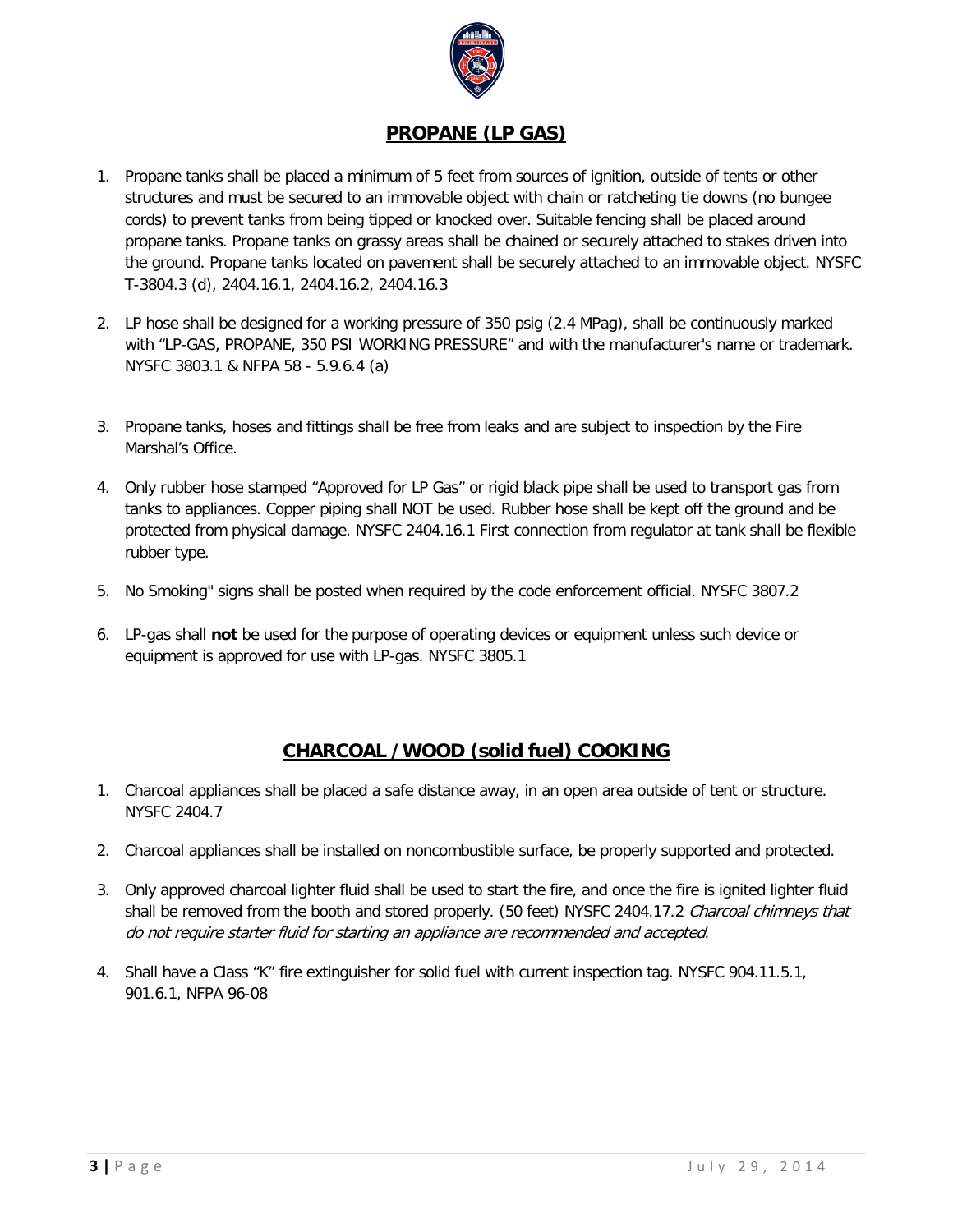

# **Generators & Electrical Cords**

## **All Generators**

- 1. Must be U.L listed with tags on unit, located on the ground and isolated from any vehicle or structure.
- 2. Distribution boxes must be commercial type with ratings label, proper cables between distribution boxes and generator and all unmodified. NEC
- 3. All commercial generators must be grounded with a 6ga copper wire terminated to an 8' copper rod driven into earth. Alternatives to this grounding must be approved by a licensed electrician and Rochester Fire Safety. Small portable generators must only be located on earth unless grounding need is determined by Code official. NEC
- 4. All connections must be ground fault protected.
- 5. Once started, portable generators shall be capable of running continuously, without refueling, for the entire length of the event as long as the event is open to the public. Refueling a hot portable generator, or the storage of fuel on site, shall not be permitted. Exception – Fire Marshal present at generator and approves.
- 6. Assure excess fuel is properly stored (50' + distance) NYSFC 2404.17.2
- 7. Each portable generator shall be inspected and approved by the Fire Marshal or his designee before it may be started and used.
- 8. An approved fire extinguisher with a minimum rating of 2A:20-B:C, shall be kept close to the generator. The approved fire extinguisher must have been commercially serviced within the past twelve (12) months. Proof of inspection shall be provided. NYSFC 3808.2
- 9. All generators shall be located away from the public and public pathways with a barrier installed around every generator so as to prevent persons from tampering with electrical cords, and prevent persons from coming in contact with hot equipment. Fire Department access must be maintained. NYSFC 2404.19
- 10. Whenever commercial generators are to be used at an event, a Fire Inspector or City Electrical Inspector shall perform a safety inspection and may be required to be on site during the entire length of the event. NYSFC 2404.20 If any of this time falls outside of regular working hours there shall be a minimum 4 hour overtime charge, as provided under 54-12(f) of the Municipal Code, for the services of the Fire Inspector.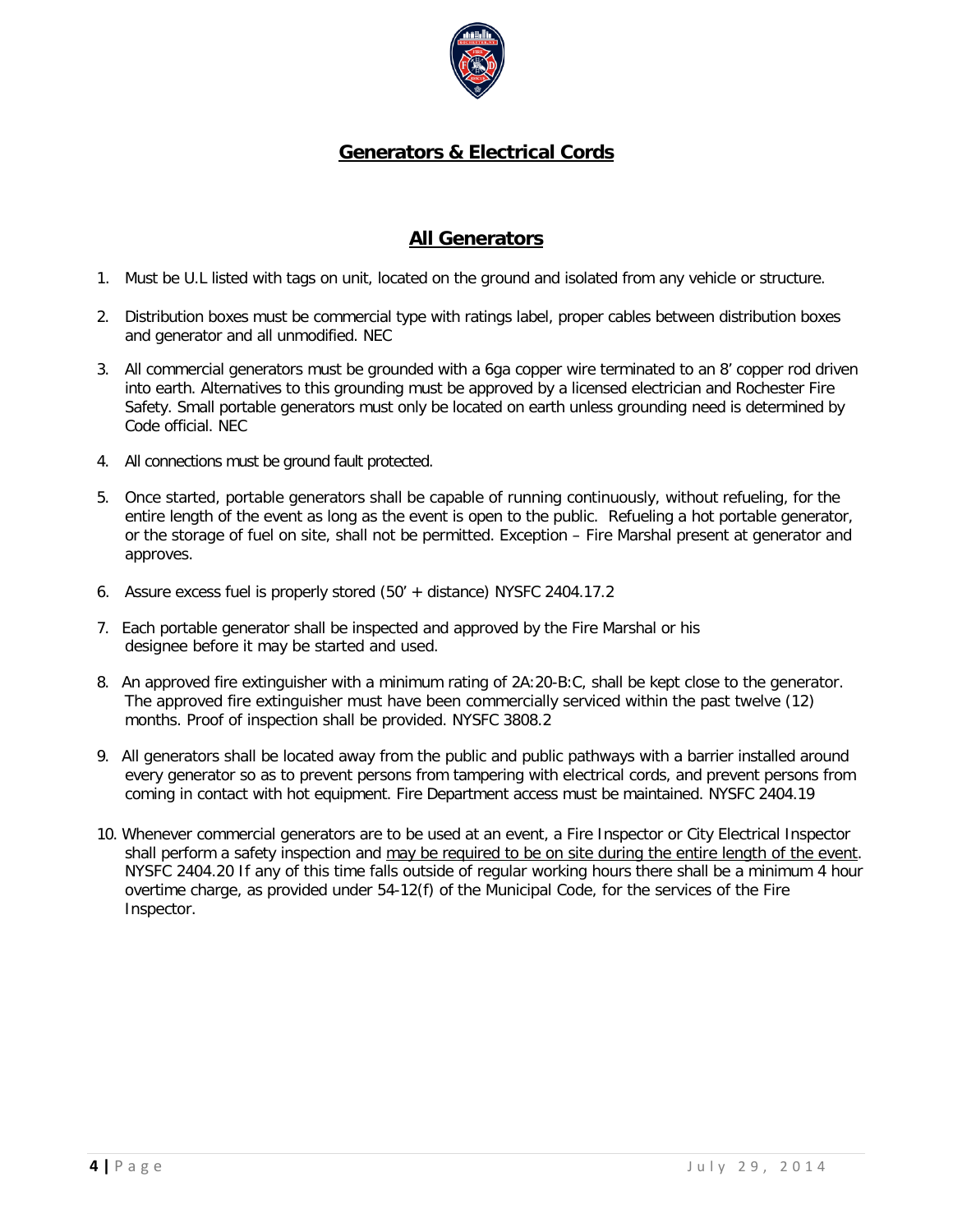

- 1. Extension cords shall be plugged directly into an approved receptacle except for approved multi plug extension cords and shall serve only one portable appliance. No "pigtails", splicing or "daisy chaining. NYSFC 605.5.1
- 2. The ampacity of the extension cords shall not be less than the rated capacity of the portable appliance supplied by the cord. (Never can a small cord supply a larger) NYSFC 605.5.2
- 3. Extension cords shall be maintained in good condition without splices, deterioration or damage. NYSFC 605.5.3
- 4. Extension cords shall be grounded when serving grounded portable appliances. NYSFC 605.5.4
- 5. Open junction boxes and open-wiring splices shall be prohibited. Approved covers shall be provided for all switch and electrical outlet boxes. NYSFC 605.6
- 6. Power cords shall be protected from physical damage and from becoming a tripping hazard. Where this may occur, power cords shall be installed overhead and/or run through a PVC conduit or commercial wire chase. Use of carpets, tape or equivalent is prohibited.
- 7. Electric receptacles shall be ground fault protected.
- 8. All connections shall be of weather tight protection from rain and water.
- 9. All electrical cords shall be U.L. listed electrical cords rated for outdoors use. NO HOUSEHOLD OR NON-WEATHER TIGHT POWER CORDS OR ELECTRICAL OUTLETS WILL BE PERMITTED. All electrical wiring and devices shall be in compliance with the National Electrical Code

| FUWCI OUIU OHAI L   |                                                                      |                      |
|---------------------|----------------------------------------------------------------------|----------------------|
| <b>Maximum Load</b> | <b>Maximum Length</b>                                                | <b>Minimum Gauge</b> |
| 20 amps             | <b>100 ft</b>                                                        | <b>12 AWG</b>        |
| 30 amps             | 50 ft                                                                | <b>10 AWG</b>        |
| >30 amps            | See site Promoter,<br>site electrician and/or<br><b>Fire Marshal</b> |                      |

# **Power Cord Chart**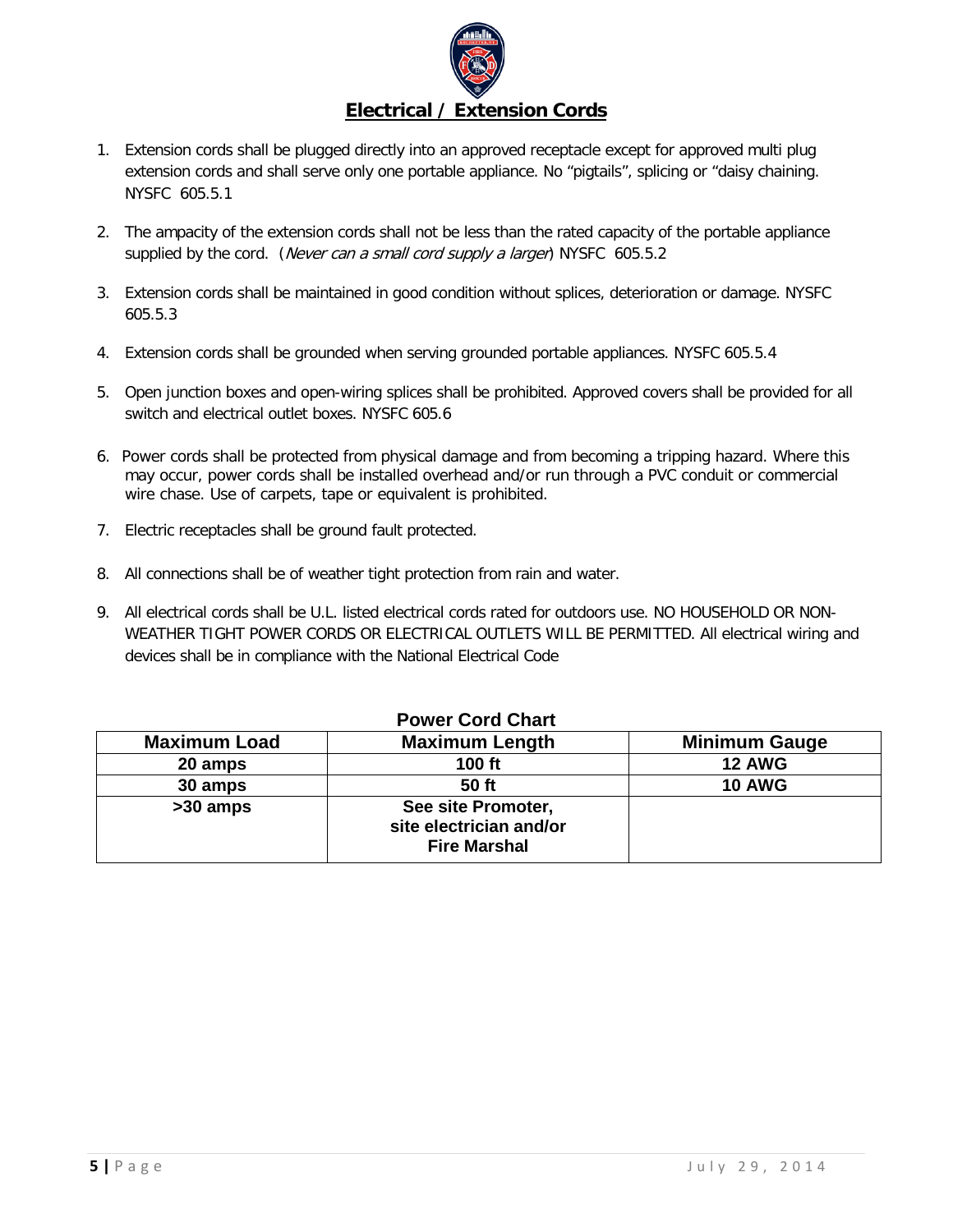

#### **Mobile Food Vehicles**

#### **Requirements for Food Trucks and Trailers**:

- 1. All vendors and their employees shall attend the Rochester Fire Department's safety class. All employees must wear their city ID tag while working. (Note: ID tags are renewed annually; the RFD Safety Class must be renewed every three years.)
- 2. All trucks and enclosed trailers that produce grease laden vapors must have a Type 1 hood. NYSFC 609.2
- 3. Portable fire extinguishers shall be located in conspicuous locations where they will be readily accessible and immediately available for use. All employees working in the vehicle shall be trained in the proper use of the fire extinguishers. Fire extinguishers shall bear a current inspection tag validated within the past twelve months  $OR$  a receipt of purchase within the last 12 months shall be available for inspection. NYSFC 901.6, 906.1, 906.5, 904.11.5 (cooking), 2404.15.5 ("K"), 3808.2 (LPG), NFPA 10- 07 & NFPA 96-08
- a. Vehicles using a liquid or gas fuel source shall have a minimum 2A:20-B:C fire extinguisher. Vehicles using a solid fuel source shall have a minimum of a 6L Class K fire extinguisher for solid fuel.
- b. Vehicles that have a deep fat fryer shall have a 6L Class "K" rated fire extinguisher. NYSFC 904.11.5.2
- c. In all vehicles it is recommended that there be a 2A:20-B:C and a 6L Class "K" type located within or attached to the vehicle and near means of egress. NYSFC 904.11.5
- 4. Vehicles shall have a current RFD inspection tag.
- 5. Only rubber hose stamped "Approved for LP Gas" used from tank to the attached black pipe that is secured to vehicle shall be used to transport gas through vehicle to appliances. Copper piping shall NOT be used. NYSFC 3803.1, NFPA 58 – 5.9.6.4 (a)
- 6. LPG pressure relief valves shall be located within a safe distance away from any ignition source (open flame or generator). 3804.3 (e2) (ie. 5 feet)
- 7. The main system shutoff valves located on or closest to the fuel tanks and sufficient to stop the supply of fuel from all fuel tanks must be clearly marked with the words "PROPANE SHUTOFF VALVE or NATURAL GAS SHUTOFF VALVE" permanently affixed to the outside of the vehicle in reflective decal material with letters 2" high at minimum.
- 8. A "No Smoking" sign next to or directly above the propane container and visible to the public. Such sign shall be posted with a minimum of **2 inch** lettering. NYSFC 310.3, 3807.2
- 9. Shall be equipped with a working carbon monoxide detector that meets standards set forth in NFPA 1192-6.4.6. **and** equipped with an **LPG (propane)** leak indicator according to NFPA 1192-6.4.8.